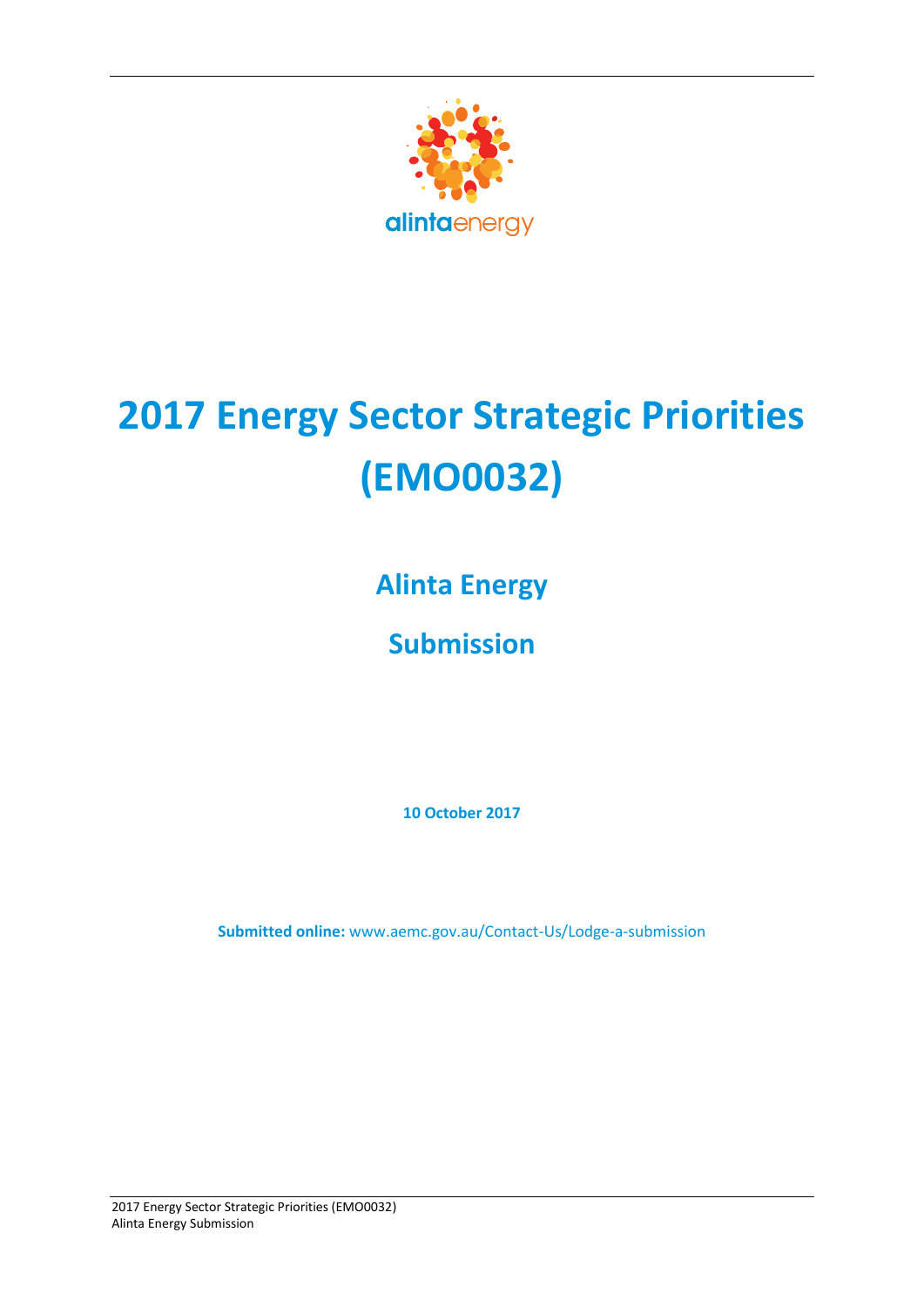# *1. Introduction*

Alinta Energy (**Alinta**) welcomes the opportunity to provide a submission to the Australian Energy Market Commission's (**AEMC**) *2017 Energy Sector Strategic Priorities Discussion Paper* (**Discussion Paper**).

Alinta is both a generator and retailer of electricity and gas in the east and west coast energy markets. It has an owned and contracted generation portfolio of 1957MW, including 1700MW of gas-fired generation facilities, and in excess of 800,000 customers including more than 250,000 in east coast markets.

Alinta is committed to contributing to energy market development across Australia and in all regions of the National Electricity Market (**NEM**) as it pursues its forward growth strategy. Alinta considers that:

- A stable regulatory and policy environment is important to continue to encourage efficient private investment; and
- The NEM requires a "whole of system" approach in order to move to a low carbon future, which eliminates inconsistencies, moves away from political ideology and focuses on reliable, affordable and sustainable energy delivered over defined time horizons.

In this regard, Alinta is supportive of the Strategic Priorities Review and suggests the AEMC should focus on the following areas to guide and inform future work programmes:

- 1. A singular national clean energy policy is required to provide stability and certainty for efficient investment.
- 2. The increased regulatory burden being placed on industry is something the AEMC should seek to address as a matter of priority as many stakeholders are currently experiencing review fatigue.
- 3. Whilst there is a place for demand management mechanisms within the NEM, it is worth noting that demand management will not, in itself, solve the complex challenges the NEM is facing.
- 4. A reward structure that reflects the value that important grid support services (such as inertia and frequency control) provide to the system should be implemented.

These policy positions are further explored in greater detail below.

# *2. Single National Clean Energy Policy*

Alinta operates across the NEM as well as the Western Australian energy market and as such is exposed to regulatory developments across all levels of government and is witness to various overlapping policy and regulations. Of late, this is especially true in the clean energy (renewables and energy saving) policy area.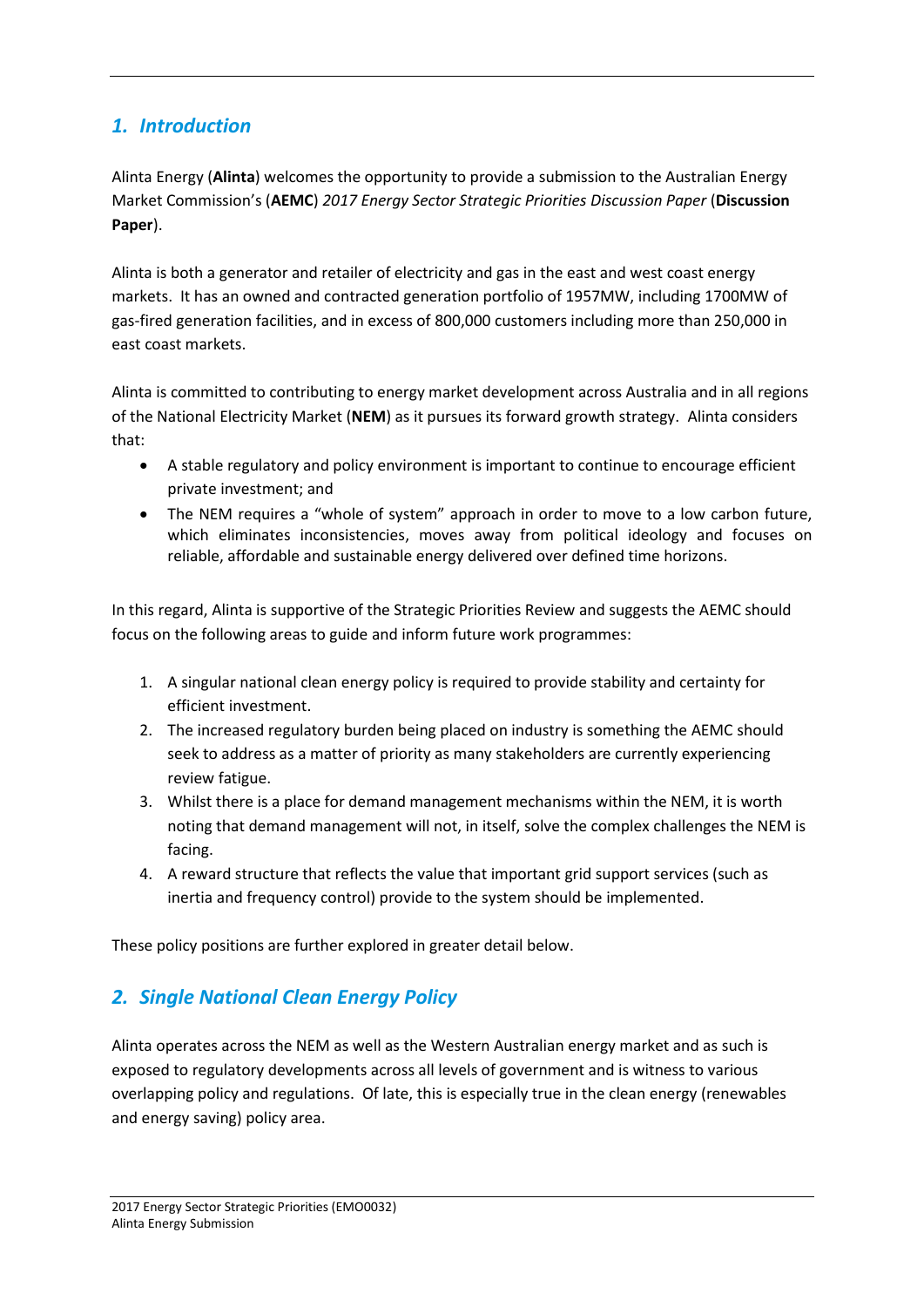The quality and stability of regulatory decision making is vital for the electricity sector given the long asset lives and the impact of regulatory uncertainty can have on the willingness for investors to commit significant capital.

Several State Governments have established (or are in the process of establishing) their own emission reduction schemes, renewable energy and energy saving targets. Although Alinta supports providing incentives for clean energy investment, it believes this would be most efficiently and effectively achieved through a single national program. This avoids complex interactions between various programs that could create distortions, increase uncertainty and further deter investment.

In Alinta's view a co-ordinated and integrated, long-term clean energy policy, which takes account of all options, opportunities and challenges, and has a firm bipartisan commitment from both the federal and state governments, will deliver the best results for consumers in the long term.

Regardless of which specific vehicle of national clean energy policy is taken forward, Alinta is strongly of the view that a singular national energy and renewables policy should be adopted as soon as practicable.

**Australia requires a single, stable, national and bipartisan clean energy policy environment, where participants can be confident making significant and long term investment decisions.**

### *3. Growing Regulatory Burden and Review Fatigue*

The NEM is currently experiencing a significant period of change and transition. Understandably, this has led to a growing number of regulators, consumer advocacy bodies, authorities and government bodies at all levels expressing strong interest in the energy sector. With this, there is an exponentially increasing number of regulatory and government bodies undertaking (often overlapping) market reforms and reviews of some form or another.

The quality and stability of regulatory decision making is vital for the electricity sector given the long asset lives and the impact of regulatory uncertainty can have on the willingness for investors to commit significant capital.

The increased regulatory burden arising from the ever increasing number of reviews across the sector is an area that Alinta considers needs to be addressed and streamlined.

Alinta notes that implementation of a number of the Finkel<sup>1</sup> recommendations should assist in this regard – for example:

 **Recommendation 7.1:** By mid-2018, the COAG Energy Council should develop and maintain a strategic energy plan informed by the Panel's blueprint to guide the operation and evolution of the National Electricity Market.

**.** 

<sup>&</sup>lt;sup>1</sup> Independent Review into the Future Security of the National Electricity Market: Blueprint for the Future, Commonwealth of Australia 2017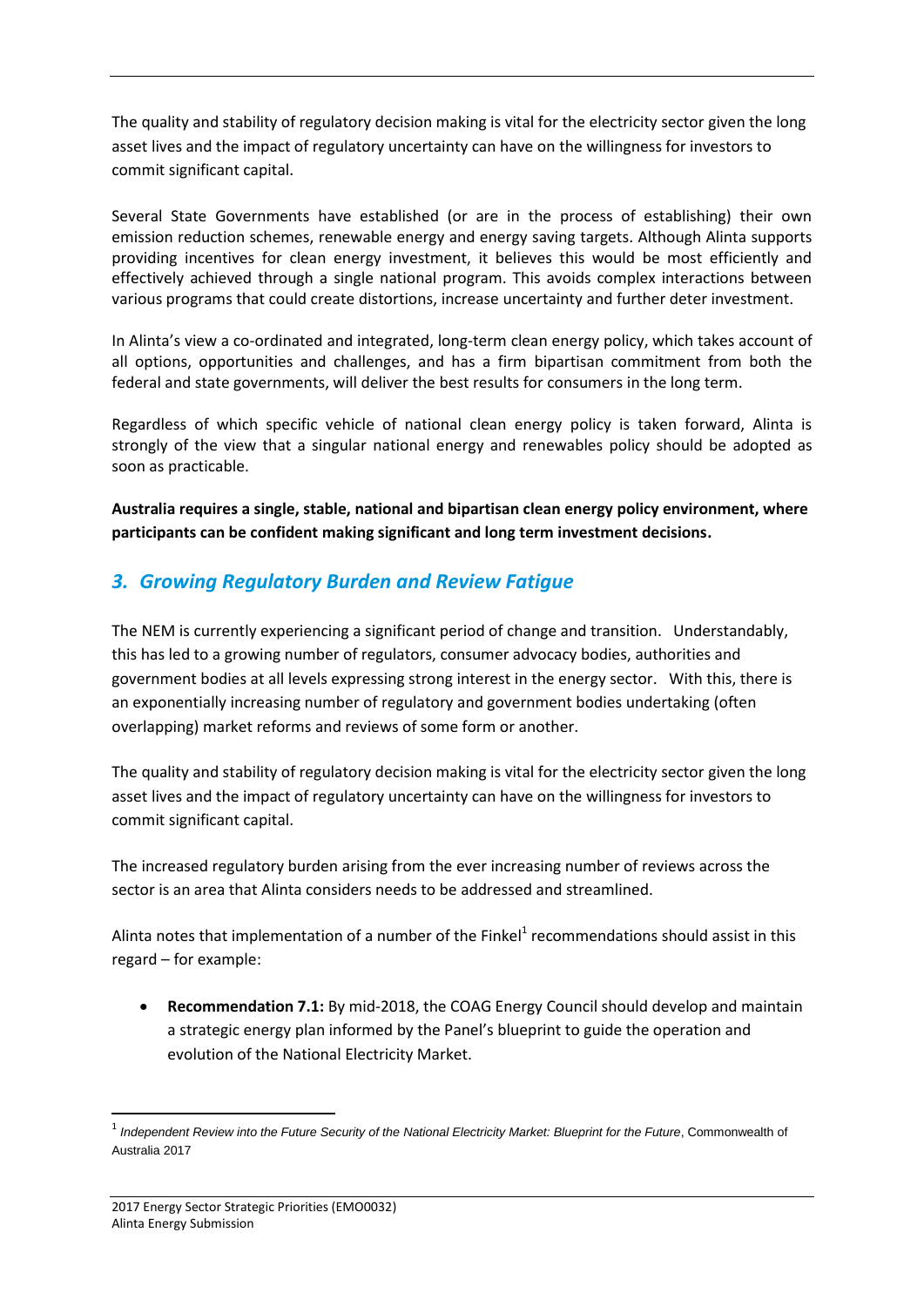- **Recommendation 7.2:** The COAG Energy Council should immediately agree to establish an Energy Security Board to have responsibility for the implementation of the blueprint and for providing whole-of-system oversight for energy security and reliability.
- **Recommendation 7.3:** By mid-2018, COAG leaders should agree to a new Australian Energy Market Agreement that re-commits all parties to taking a nationally consistent approach to energy policy that recognises Australia's commitment in Paris to reduce emissions and governments' commitment to align efforts to meet this target with energy market frameworks.
- **Recommendation 7.4:** By end-2017, the COAG Energy Council should commence annual public reporting to COAG leaders on its priorities for the next 12 months and progress against the strategic energy plan.
- **Recommendation 7.5:** By mid-2018, the COAG Energy Council, in consultation with the Energy Security Board, should issue new Statements of Expectations to the Australian Energy Regulator and the Australian Energy Market Commission, and a Statement of Role to the Australian Energy Market Operator containing a comprehensive set of outcomes-based performance indicators.

To this end, Alinta supports the implementation of the above governance reforms as soon as practicable. Further to this, Alinta recommends an assessment should be undertaken to ensure whether the current regulatory framework, with the above recommendations implemented, would lead to a more streamlined approach to energy policy and regulation in the NEM. If not, further consideration should be given to how this could be achieved.

**The Australian energy sector is currently facing significant policy and regulatory challenges. As a consequence, it is essential that new policy reforms and reviews do not undermine investor certainty while acknowledging the need for clarity on a range of market developments.** 

# *4. Demand Management Programmes*

Alinta notes that the Discussion Paper explores the possibility of expanding demand side participation and demand response management options within energy markets. Whilst establishing a demand management and energy efficiency strategy is a well-intentioned policy development, the theoretical benefits of further incentives for demand management are difficult to quantify.

Alinta is of the view the current NEM design incentivises demand management programmes through existing price signals. It is worth noting that in the past decade of NEM price rises energy demand has consistently fallen and several demand management products are currently in existence with many businesses and consumers taking advantage of these. This shows the market is functioning correctly.

Alinta has long held the view that consumers themselves are best placed to make choices that best suit their needs and there is limited evidence that consumers demand for demand management products are not currently already being served appropriately by the market.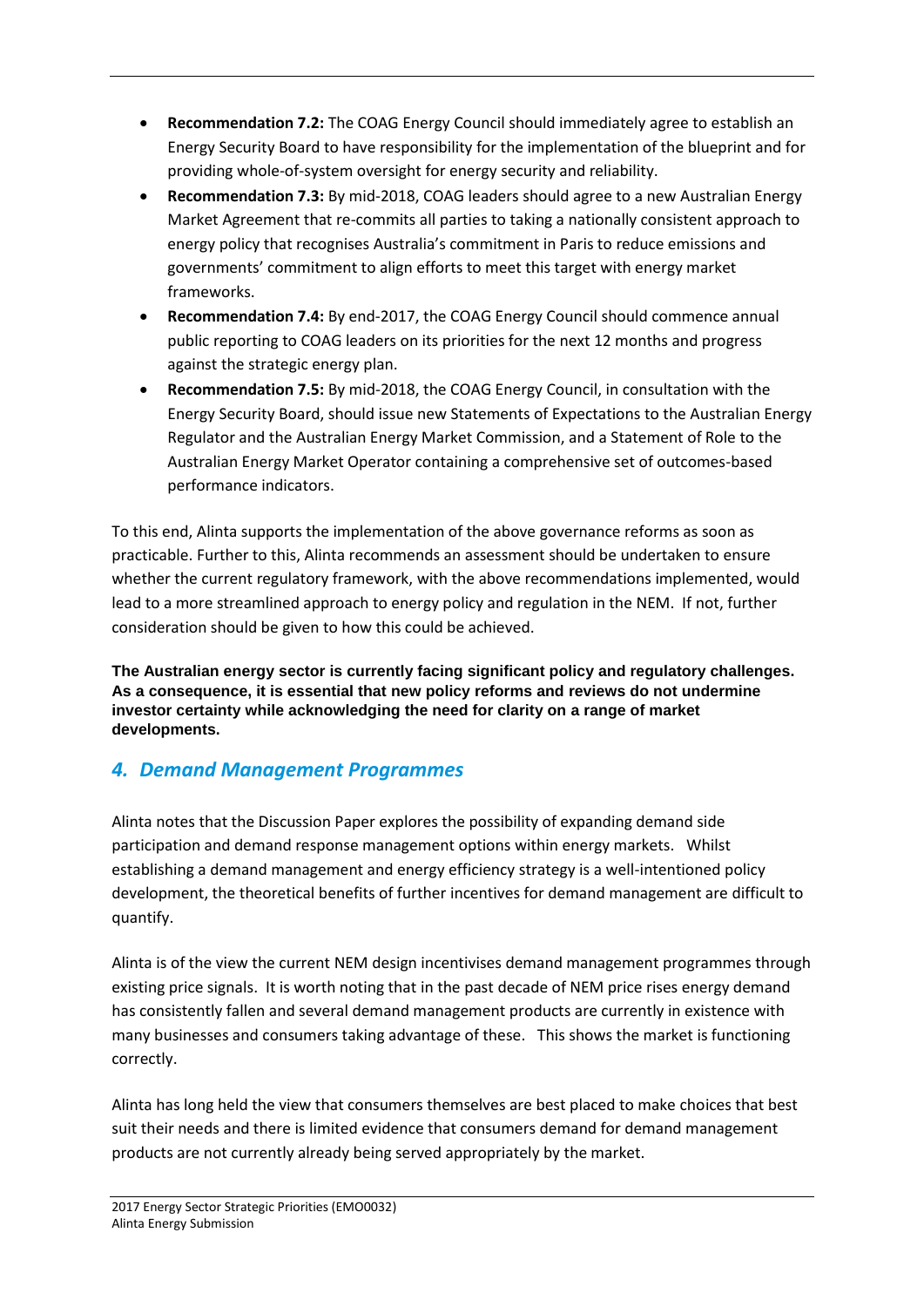As such, Alinta suggests the AEMC should not concentrate heavy attention in this area and where there are significant benefits available from such demand management solutions, the competitive market<sup>2</sup> will seek to identify and capture such benefits.

**Competitive markets are shown to evolve to capture innovation as retailers provide the products and benefits most valued by consumers. Over time, competitive markets will uncover the value of demand management programmes.**

# *5. Reward structures*

With the increasing amount of intermittent capacity being installed in the NEM, attention is now correctly turning towards ancillary services such as spinning reserve and system inertia, which previously were supplied to the market as a by-product of installed thermal generation.

Alinta considers that gas generation plant has the potential to play a critical transition role in this regard. This is because gas delivers flexible, reliable energy at times when renewable sources may be unavailable, in addition to this, gas fired generation is well placed to respond quickly and efficiently to system disturbances.

As gas will play an important role in supporting renewables integration and reducing carbon emissions, new investment in the short term in gas-fired generation (on top of investment in renewable generation) will be required to manage the transformation of the electricity sector at the lowest possible cost while maintaining system security.

To do this, there must be sufficient financial incentive to maintain or procure plant (i.e. gas fired generation), as well as procure and store the gas required to supply these services in the short term. Consideration must be given to creating a reward structure that reflects the value grid support services (such as inertia and frequency control) provide to the system, which is currently provided incidentally by synchronous generators connected to the network.

Alinta notes that the AEMC is currently progressing several reviews and related rule changes in this regard which directly address the system security issues caused by the transition towards greater use of non-synchronous forms of generation in the NEM.

**Alinta supports the AEMC in reviewing the system security of the market and giving that consideration to the creation of reward structures that reflect the value grid support services (such as inertia and frequency control) as a matter of priority.**

#### *6. Conclusion*

**.** 

Alinta believes the AEMC strategic priorities review provides a strong framework for policy development and subsequent investment in the Australian energy sector. As explored in our discussion above, the AEMC's advice should focus on the following key areas:

 $2$  An alternative approach in this area would be to remove existing regulatory barriers that prevent customers from engaging with the market through diverse products and contractual arrangements.